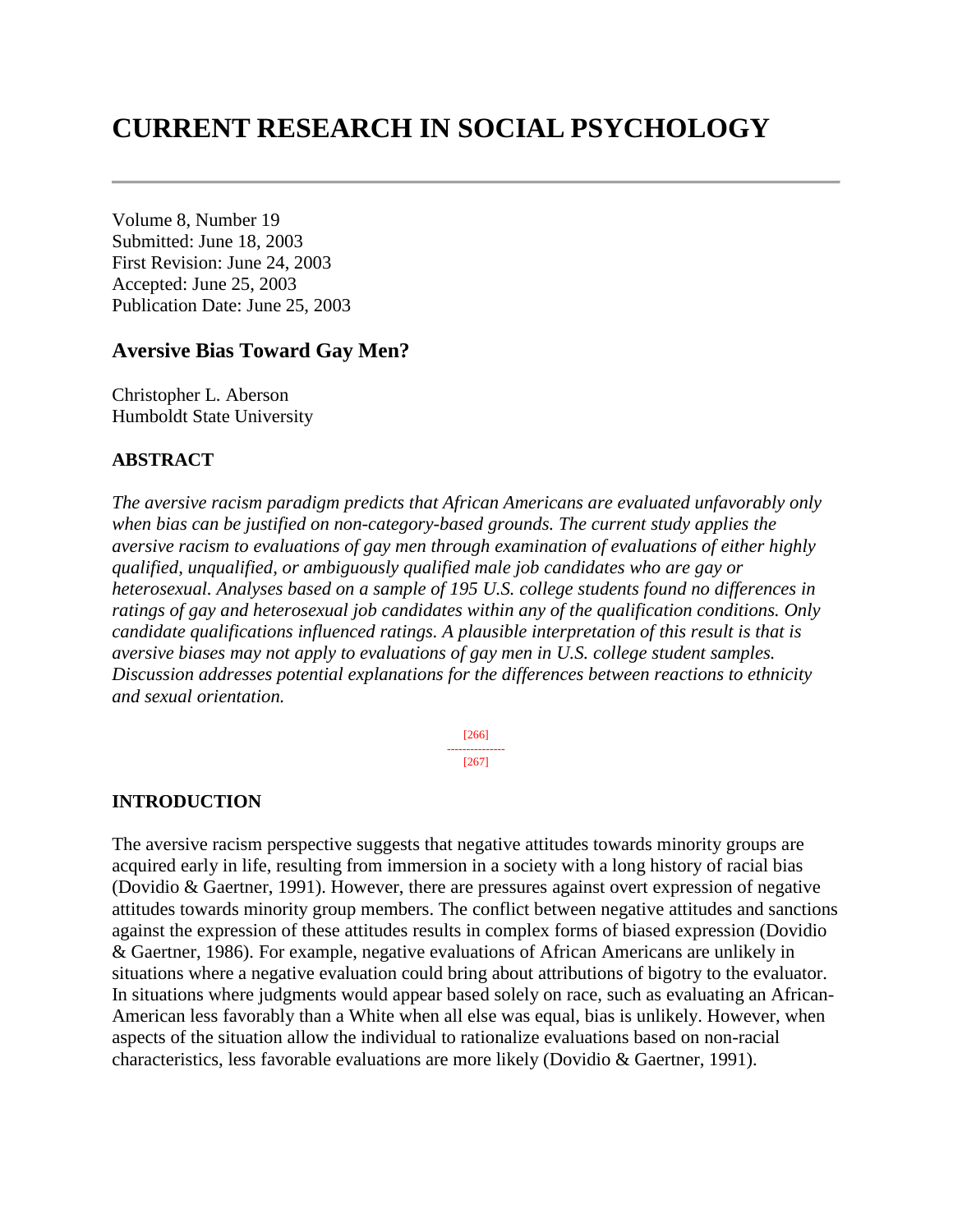Dovidio and Gaertner (2000) provide a prototypical demonstration of the aversive racism phenomenon. Participants rated an African American or White job candidate who was either strongly, ambiguously, or not at all qualified. When rating unqualified and strongly qualified applicants, ratings were not influenced by ethnicity. In these instances, evaluation criteria are clear, either the candidate is obviously qualified or unqualified. However, ratings of candidates with ambiguous qualifications (i.e., unclear as to whether qualified or not) indicated stronger support for White applicants. This result suggests that individuals attempt to be egalitarian in their evaluations, however, when the situation was ambiguous, participants exhibited bias against African American applicants.

# **Applying Modern Forms of Racism to Sexual Prejudice**

The present study applies the aversive racism paradigm to sexual prejudice, specifically discrimination against gay men. There are several parallels between attitudes towards gays and African-Americans. Sexual prejudice is similar in origin and form to prejudice directed against other groups (Ficarratto, 1990). Gay men are a group characterized by negative stereotypes and attitudes (D'Augelli, 1989). Similar to bias against ethnic minorities, expression of bias toward gay men has become less overt as society increasingly condemns such negative attitudes. Increased societal acceptance, combined with a long history of negative attitudes, characterizations, and institutionalized prejudice may produce reactions toward gay men similar to those found toward African-Americans. The roots of aversive racism toward African-Americans results from the conflict between egalitarian beliefs and a societal tradition of racism. Similarly, egalitarian beliefs conflicting with traditional societal values favoring heterosexual men may produce similar biases against gay men (Herek, 1984).

An earlier study investigated the role of aversive bias against gay men. Participants viewed videos of job candidates who were either gay or heterosexual and either rude or pleasant. Evaluations of the rude candidate (i.e., a reason to be biased) found no differences in ratings of gay and heterosexual candidates, failing to support an aversive bias perspective (Aberson, Swan, & Emerson, 1999). Though this study provides some test of an aversive bias hypothesis, the rude candidate condition could be considered negatively valued rather than ambiguous, thus confusing the interpretation of the result.

The current study asks whether reactions to gay men follow a pattern predicted by aversive bias. If evaluations do follow this pattern, gay men will be evaluated less favorably than heterosexual men when evaluation criteria are ambiguous. When evaluation criteria are clear, no differences in ratings between gay and heterosexual men are predicted.

# **METHOD**

# **Participants**

Two hundred and twenty-five undergraduates at a U.S. public university participated in a study of hiring decisions. Analyses excluded 30 participants who identified themselves as gay/lesbian/bisexual, leaving 195 cases. Participants were primarily White (76.4%) and women (68.7%), with a median age of 20. Based on an average effect size of  $d = .65$  found in Dovidio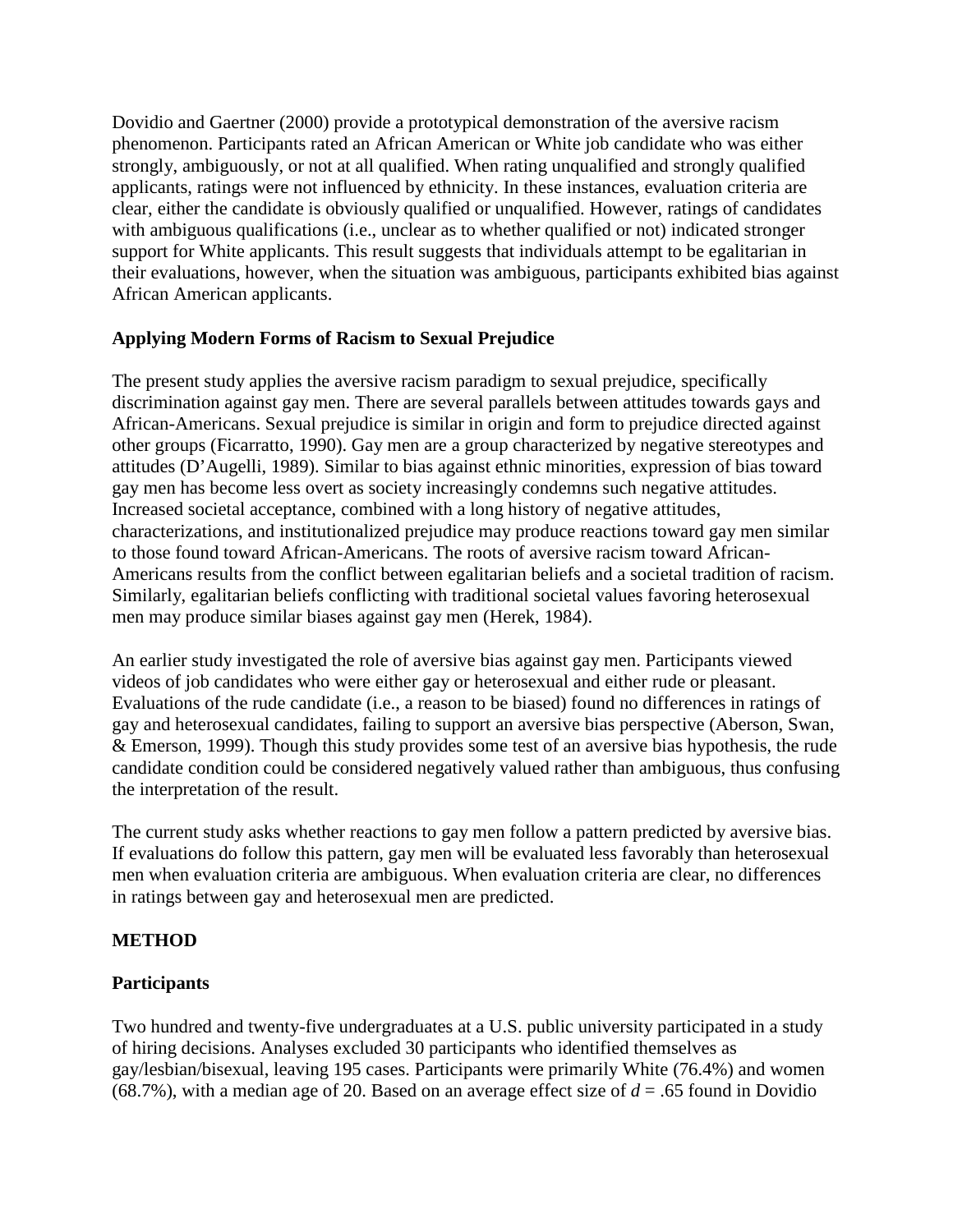and Gaertner (2000), I chose a sample of 30 participants per cell to ensure power of .80 for mean comparisons (cf. Cohen, 1988). As I planned to examine only results for heterosexual participants, several cells included more than 30 participants to ensure adequate sample size.



#### **Procedure and Measures**

Participants received a questionnaire with instructions informing them that the study examined hiring decisions and the types of information people use to make decisions. Instructions indicated responses were anonymous and the participant could withdraw at any time without penalty, and that they must be 18 or older to participate. Participants read a hiring scenario, a summary of an applicant's qualifications, rated the applicant on several items, and indicated their own and the applicant's sexual orientation (manipulation check).

#### **Scenario**

Participants read the following instructions: "Imagine that you are acting as the student representative for your school's HIV/AIDS awareness campaign. One of the tasks facing the committee is to hire an individual to run the program. The job involves organizing educational events and safe sex campaigns, giving lectures on safe sex, and working directly with student organizations." Participants read a summary of a job candidate's qualifications and a personal statement. All candidates were men.

## **Qualification manipulation**

Questionnaires varied candidate qualifications through manipulation of job experience and answers to interview questions. The highly qualified candidate's resume included experience as an assistant in a position with responsibilities similar to those required of the current position. For the ambiguously qualified candidate, no information about experience was presented. For the unqualified candidate, experience included only passing out free condoms as a volunteer for a campus AIDS education program. The questionnaire further established qualifications through presentation of answers to interview questions. Each candidate responded to the following question: "If a student came to you because she recently learned that an ex-boyfriend had tested HIV-positive, what would you do?" Qualified candidates answered that they would "explain her options to her and ask her if she would like the telephone number of the health center." Ambiguously qualified candidates responded, "ask her if she would like the telephone number of the health center." Unqualified candidates answered, "tell her that it is too personal and that she must talk with her parents." These manipulations are modified from Dovidio and Gaertner (2000).

#### **Sexual orientation manipulation**

Candidate personal statements manipulated sexual orientation. The candidate indicated that he became interested in HIV/AIDS education when a former sexual partner became infected with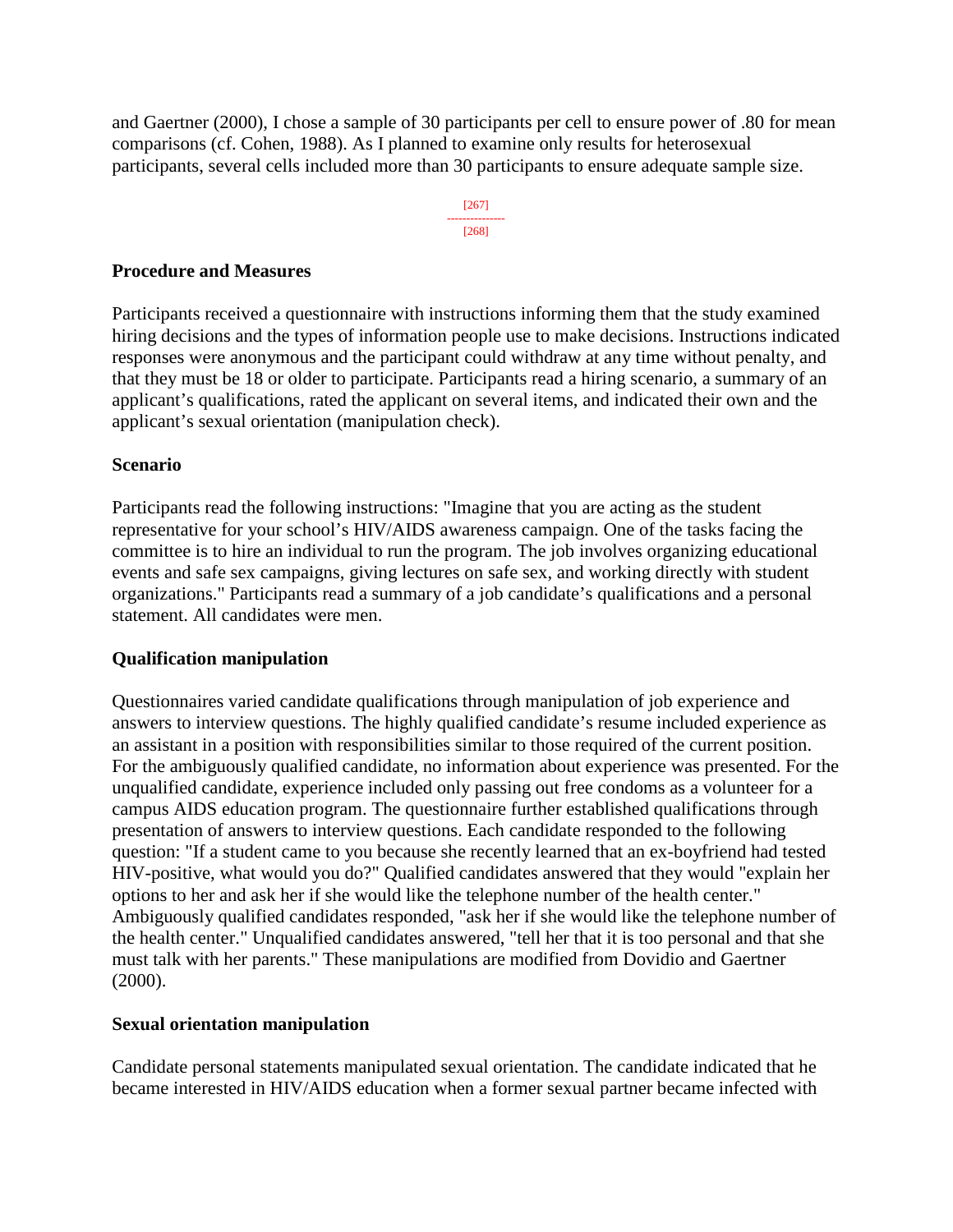HIV. The candidate was tested and learned that he was not infected. Personal statements manipulated sexual orientation by referring to the former partner as an ex-girlfriend (heterosexual condition) or an ex-boyfriend (gay condition).

### **Candidate ratings**

Participants rated the candidate on three items taken from Dovidio and Gaertner (2000). These items included "how qualified is the candidate for this position?" ( $0 = not at all$  to  $10 =$ *completely*), "would you recommend the applicant for this position"  $(0 = no, 1 = yes)$ , and "how strongly would you recommend this applicant for the position?" ( $0 = not at all to 10 = very$ *strongly*). An eight-item evaluative rating scale, developed by the author, including "I believe this candidate would be able to relate to college students" and "I think that this person could have a negative impact on the education program" comprised an evaluation scale (0 = *disagree completely* to 10 = *agree completely*). Reliability for the 8-item scale was good (alpha = .91).

The evaluative rating scale, and the recommendation and strength of recommendation questions serve as three dependent measures used in hypothesis tests. The qualification-rating item comprises a manipulation check.

$$
\begin{array}{c}\n[268] \\
\overline{269} \\
\end{array}
$$

## **RESULTS**

#### **Assumptions**

The evaluation scale (responses to the 8-items) was negatively skewed. A reflected logarithmic transformation normalized the distribution (cf. Tabachnick & Fidell, 2001). Following transformation, variances between cells were adequate to meet homogeneity of variance assumptions.

#### **Manipulation Checks**

A 3 (High, Ambiguous, Low Qualifications) x 2 (Gay vs. Heterosexual Candidates) ANOVA examined the impact of qualifications and sexual orientation on ratings of candidate qualifications. Supporting the qualification manipulation, participants rated the qualifications of unqualified ( $M = 4.9$ ,  $SD = 2.3$ ), ambiguously qualified ( $M = 6.7$ ,  $SD = 2.0$ ), and highly qualified  $(M = 8.0, SD = 1.6)$  differently,  $F(2, 188) = 39.5, p < .001$ , eta-squared = .30. Tukey comparisons indicated that all pairs differed significantly and in the expected direction (all *p*'s < .01).

The research scenario portrayed individuals who applied for an HIV/AIDS education position. It would be reasonable to expect that participants viewed gay applicants as more qualified because they are more likely to have personal or social experiences related to HIV/AIDS. Qualification ratings however revealed no differences between gay ( $M = 6.4$ ,  $SD = 2.5$ ) and heterosexual ( $M =$ 6.6,  $SD = 2.3$ ) candidates,  $F(1, 188) < 1$ ,  $p = .60$ , eta-squared = .00, nor was there an interaction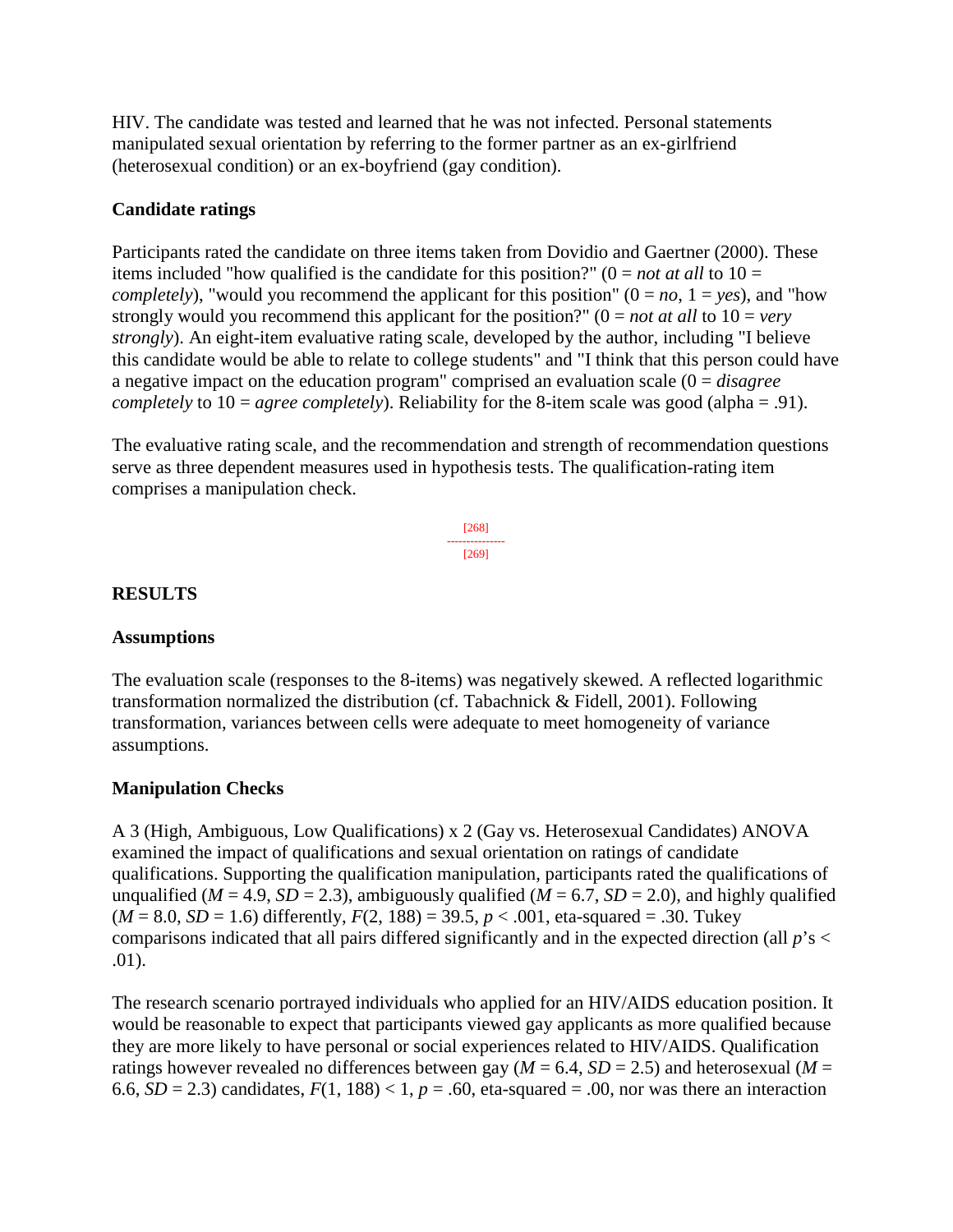between sexual orientation and qualifications,  $F(2, 188) < 1$ ,  $p = .67$ , eta-squared = .00. This result suggests sexual orientation was not related to perceptions of qualification and supports the use of this scenario in the study.

With regard to the sexual orientation manipulation, only 85.6% of participants correctly identified the candidate as heterosexual or homosexual. Participants did not differ in misidentification of heterosexual (9.3% incorrect) and gay (16.8%) candidates, chi-square (1) = 2.4,  $p = 0.12$ . Nor were differences between classifications of low  $(9.4\%$  incorrect), ambiguous (15.9%), or highly qualified (13.8%) candidates, chi-square (2) = 1.2,  $p = .54$ . To address the potential for differences across conditions not uncovered by these analyses (i.e., an interaction), I examined classification across the six conditions. This analysis also revealed no differences, chisquare  $(5) = 4.4$ ,  $p = .49$ .

For each analysis reported below, I examined all heterosexual participants and only those heterosexual participants who correctly identified the applicant's sexual orientation. In all cases, analyses produced conceptually identical results. Only results for the full set of heterosexual participants appear below.

#### **Main Analyses**

Table 1 presents descriptive statistics for the three dependent measures by condition. Most relevant to aversive bias hypotheses are qualification by sexual orientation interactions. For the strength of recommendation measure, there was no interaction,  $F(2, 189) = 1.0$ ,  $p = .36$ , etasquared  $= .01$ , suggesting that there was no aversive bias effect. There was a main effect for qualifications,  $F(2, 189) = 51.8$ ,  $p < .001$ , eta-squared = .35, revealing that stronger qualifications yielded stronger hiring recommendations. Sexual orientation did not influence ratings, *F*(1, 189)  $< 1, p = .94$ , eta-squared = .00.

#### [269] --------------- [270]

# **Table 1: Target Ratings by Qualifications and Sexual Orientation**

|                             | Strength of<br>Recommendation | Percentage<br>Recommended Scale | Evaluative |  |
|-----------------------------|-------------------------------|---------------------------------|------------|--|
| Condition                   |                               |                                 |            |  |
| Strong<br>Qualifications    |                               |                                 |            |  |
| Heterosexual ( $n =$<br>35) | 7.49(1.90)                    | 88                              | 8.15(1.59) |  |
| Gay $(n = 31)$              | 7.65(1.74)                    | 97                              | 8.06(1.50) |  |
| Ambiguous<br>Qualifications |                               |                                 |            |  |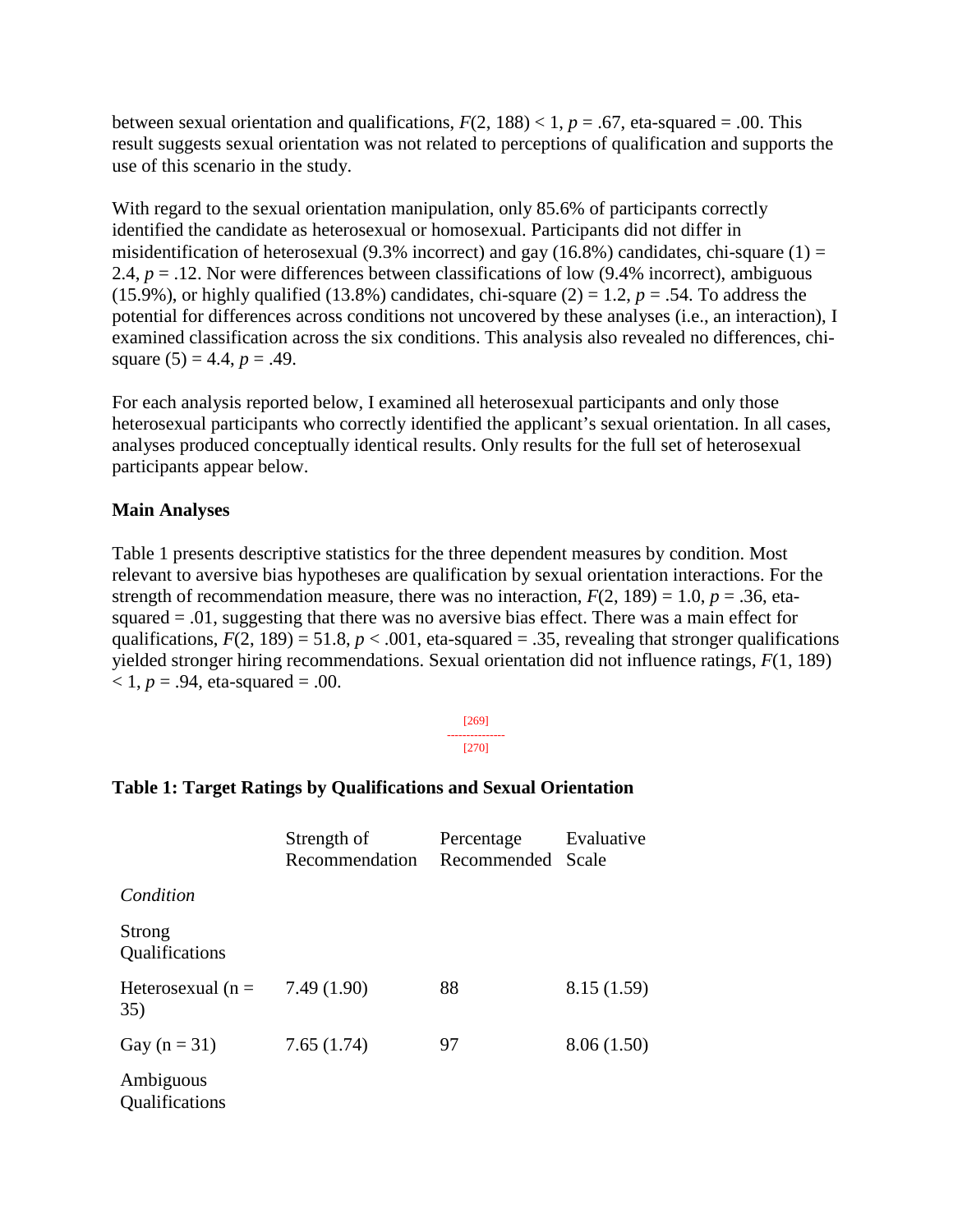| Heterosexual ( $n =$<br>32) | 6.78(1.66) | 84 | 7.61(1.44) |
|-----------------------------|------------|----|------------|
| Gay $(n = 31)$              | 6.13(2.66) | 77 | 7.17(1.99) |
| Weak<br>Qualifications      |            |    |            |
| Heterosexual ( $n =$<br>33) | 3.52(2.64) | 27 | 4.84(2.01) |
| Gay ( $n = 33$ )            | 3.94(2.52) | 27 | 5.30(2.13) |

Note: Means for evaluative scale presented as untransformed to retain interpretability, analyses use reflected log transformed dependent variable. Standard deviations are in parentheses. Higher values on each item represent evaluations that are more positive.

Scores on the evaluation scale revealed similar results. There was no orientation by qualification interaction,  $F(1, 189)$  <1,  $p = .48$ , eta-squared = .01, and no effect for sexual orientation,  $F(1, 189)$  $189$ ) < 1, *p* = .87, eta-squared = .00. Again, qualifications significantly influenced ratings,  $F(2, 1)$  $189$ ) = 43.3,  $p < .001$ , eta-squared = .31.

Logistic regression analyses examined recommendation ratings as this dependent measure comprised a dichotomous outcome (yes/no). Again, strength of qualification significantly influenced ratings, Chi-square  $(2) = 73.5$ ,  $p < .001$ . Neither the interaction, Chi-square  $(2) = 2.3$ ,  $p = .32$ , nor sexual orientation, Chi-square (1) = 0.01,  $p = .91$ , significantly predicted recommendation.

#### **Planned Contrasts**

Despite failing to obtain significant qualification by sexual orientation interactions, I performed planned contrasts on the two conditions most relevant to aversive bias, those comparing the gay and heterosexual candidates with ambiguous qualifications. These tests provide a liberal examination of the effects. Also presented are effect sizes and confidence intervals around each effect size (e.g., Smithson, 2002; Thompson, 2002). These confidence intervals are based on non-central t and chi-square distributions and provide estimates of the population effect size. For strength of recommendation and overall rating, contrasts found no differences between gay and heterosexual candidates, *t*(189) = -1.0, *p* = .31, *d* = -.15, *95% CI* = -.14 ² delta ² .44, and *t*(189) = 0.7,  $p = .48$ ,  $d = -.10$ ,  $95\% CI = -.18$  <sup>2</sup> delta <sup>2</sup> .39, respectively. Similarly, percentage recommendation did not differ between these conditions, Chi-square (1) = 0.5, *p* = .48, *Cramer's*   $V = .09$ , 95%  $CI = .00^2$  V  $^2$  .36. The Cramer's V measure ranges from 0 to 1.0. The magnitude of the statistic may be interpreted like a correlation coefficient but it does not produce negative values. Converted to a d statistic, the Cramer's V values reflect a *95% CI* = .00 ² delta ² .77.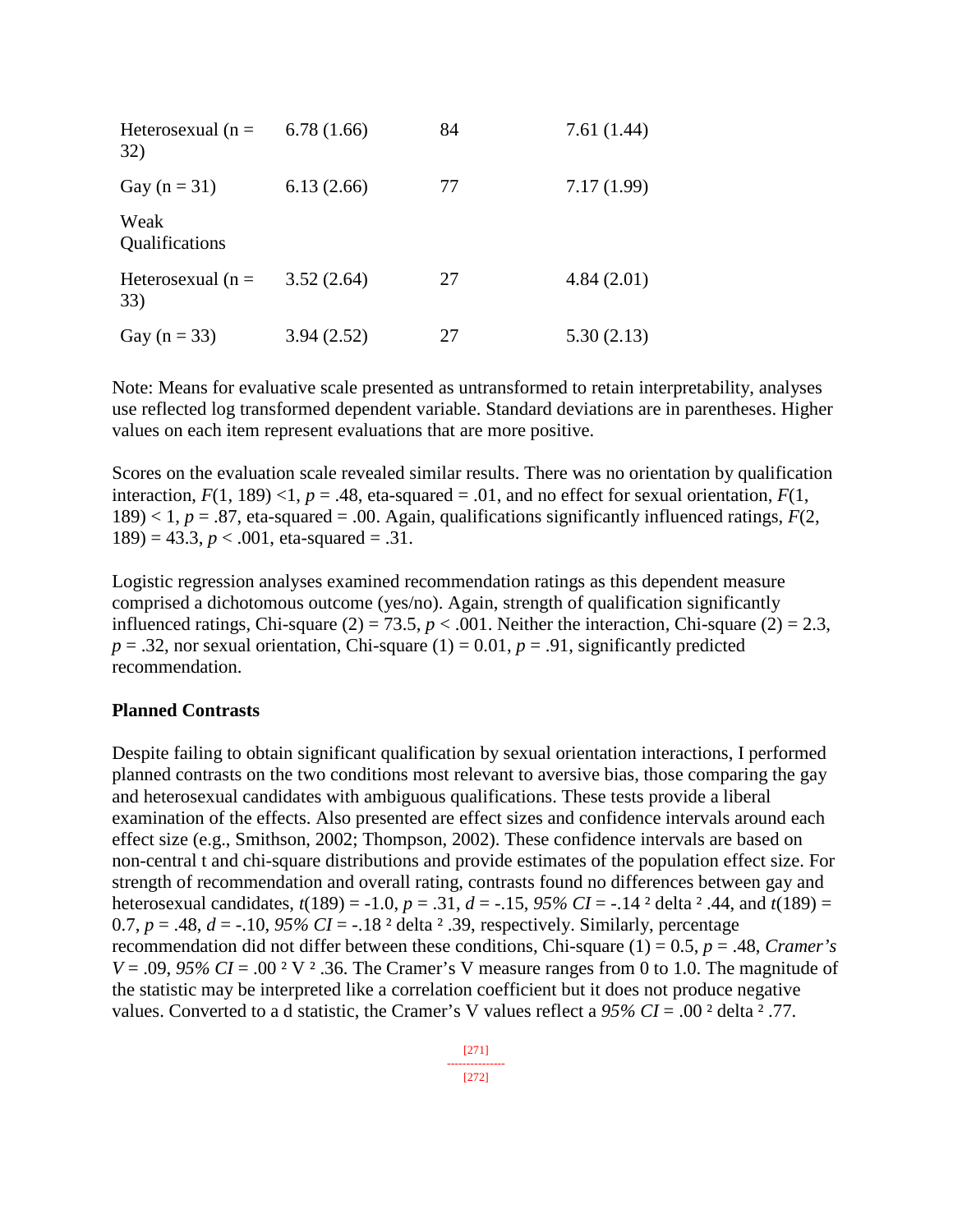I found no differences in our contrast conditions using ANOVA or a liberal contrast procedure. For each test, the largest plausible value of the effect size would yield only a moderate size effect. The average of the upper limits of the three estimates is  $d = .51$ . This value is smaller than the average effect size of  $d = .65$ , found in Dovidio and Gaertner (2000). This result suggests that the aversive bias effect, if present at all, is weaker for evaluations of gay men than for evaluations of African Americans.

# **DISCUSSION**

The primary finding of this study is that aversive biases were not present in evaluations of gay men. As the aversive racism paradigm suggests that aversive biases result from deeply ingrained biases against African Americans, this type of bias may not apply to groups with different histories of discrimination. Aversive racism is rooted in fundamental categorization processes (e.g., us vs. them; Gaertner & Dovidio, 2000). A category, such as sexual orientation, lacks the visual cues found in ethnic categories, possibly producing less automatic categorization. If this form of categorization is less prevalent, it may reduce the category-based classifications that lead to aversive bias.

Though there are similarities between heterosexist attitudes and racism, there are also important differences. For example, attitudes towards gay men are often characterized by beliefs that gay men are mentally ill and that homosexuality is pathological (Herek, 2002). These types of beliefs are not associated with attitudes towards African Americans. Given these differences, applying racially derived theories to attitudes towards gay men may not be appropriate.

Several limitations and alternative explanations temper results. It may be the case that aversive bias does apply to evaluations of gay men but this effect is smaller than that found for evaluations of African Americans. For this experiment, the average effect size was  $d = 0.22$ , a much smaller value than that found in previous research (e.g., Dovidio & Gaertner, 2000;  $d =$ .65). Another limitation may be the research scenario. Our scenario described applicants for an HIV/AIDS education program. It is possible that participants more closely associate gay men with HIV/AIDS, resulting in more positive evaluations of gay candidates. Similarly, the research scenario portrayed reactions to a woman who feared she had contracted HIV from an exboyfriend. As this situation is explicitly heterosexual, participants may have recommended the heterosexual candidate more strongly in these conditions. Examination of qualification ratings somewhat nullifies these concerns. There were no differences in perceived qualifications of gay and heterosexual applicants, suggesting that participants did not view either as more qualified for the position. Still, future research could utilize a more neutral scenario. Finally, all findings are qualified by the sample of U.S. college students.

Despite the limitations, the study sample does afford enough sensitivity to detect effects of the magnitude found in previous studies. As such, given the lack of differences found on three separate dependent measures, it may be the case that aversive bias effects are not present in evaluations of gay men or that these effects are smaller than those found in reactions to African Americans. Given these findings, the applicability of the aversive racism framework to attitudes towards gay men may be limited.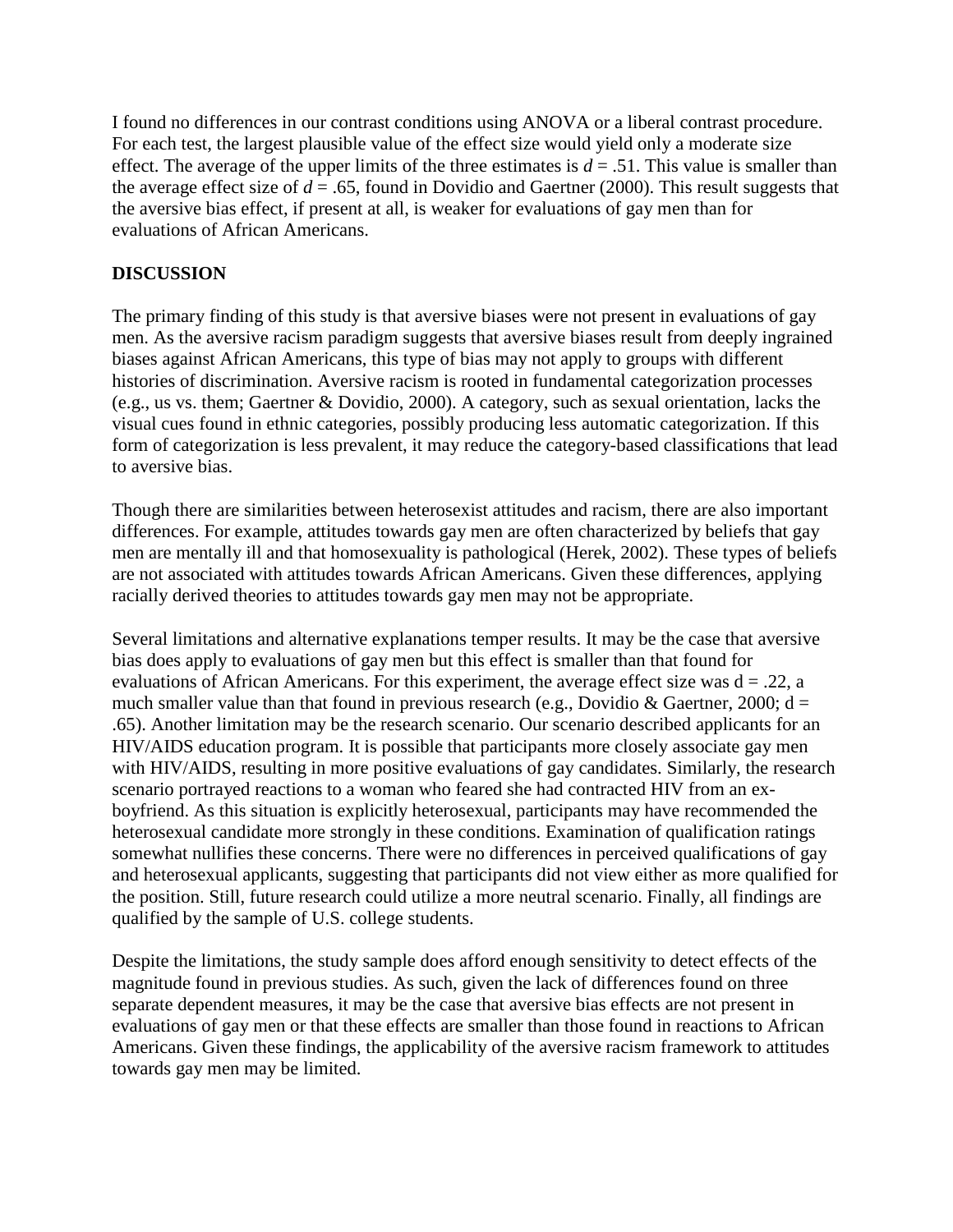#### **References**

Aberson, C. L., Swan, D. J., & Emerson, E. P. (1999). Covert discrimination against gay men by U.S. college students. *The Journal of Social Psychology, 139,* 323-334.

Cohen, J. (1988). *Statistical power analysis for the behavioral sciences* (2nd ed.). New York: Academic Press.

D'Augelli, A. R. (1989). Homophobia in a university community: Views of prospective resident assistants. *Journal of College Student Development, 30,* 546-552.

Dovidio, J. F., & Gaertner, S. L. (1986). Prejudice, discrimination, and racism: Historical trends and contemporary approaches. In J. F. Dovidio & S. L. Gaertner (Eds.), *Prejudice, discrimination, and racism* (pp. 1-34). Orlando, FL: Academic Press.

> [272] --------------- [273]

Dovidio, J. F., & Gaertner, S. L. (1991). Changes in the expression and assessment of racial prejudice. In H. J. Knopke, R. J. Norrell, & R. W. Rogers (Eds.), *Opening doors: Perspectives on race relations in contemporary America* (pp.119-148). Tuscaloosa, AL: University of Alabama Press.

Dovidio, J. F., & Gaertner, S. L. (2000). Aversive racism in selection decisions: 1989 and 1999. *Psychological Science, 11,* 315-319.

Ficarrotto, T. J. (1990). Racism, sexism, and erotophobia: Attitudes of heterosexuals toward homosexuals. *Journal of Homosexuality, 19,* 111-117.

Gaertner, S. L., & Dovidio, J. F. (2000). *Reducing ingroup bias: The common ingroup identity model.* Philadelphia, PA: The Psychology Press.

Herek, G. M. (1984). Beyond "homophobia": A social psychological perspective on attitudes toward lesbians and gay men. *Journal of Homosexuality, 10,* 1-21.

Herek, G. M. (2002). Gender comparisons in public opinion about lesbians and gay men. *Public Opinion Quarterly, 66*, 40-66.

Smithson, M. J. (2002). *Confidence intervals*. Thousand Oaks, CA: Sage.

Thompson, B. (2002). What future quantitative social science research could look like: Confidence intervals for effect sizes. *Educational Researcher, 31(3)*, 24-31.

Tabachnick, B., & Fidell, L. (2001). *Using multivariate statistics* (4th ed). Boston: Allyn and Bacon.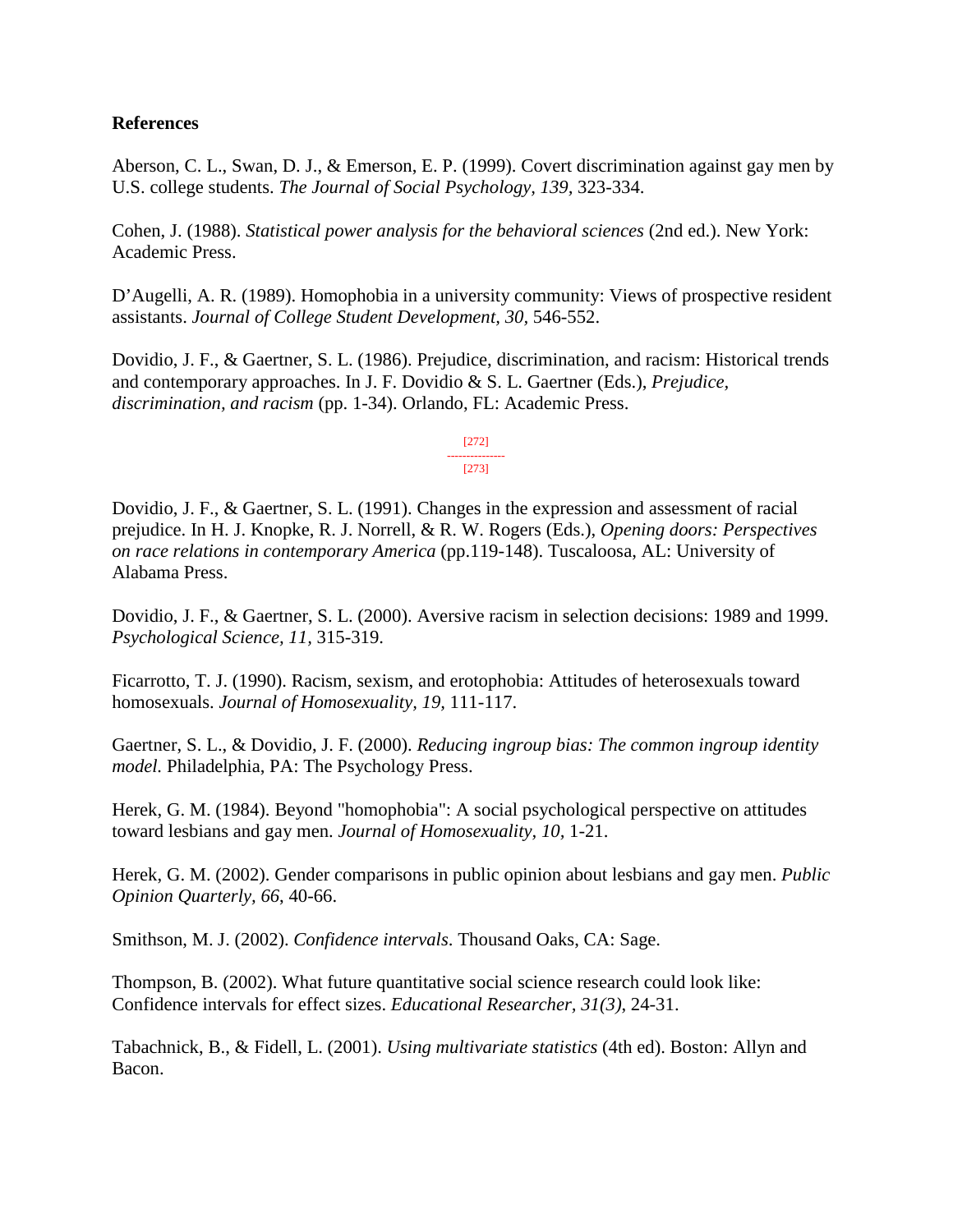### **APPENDIX A: Descriptive Statistics and Correlations Among the Dependent Variables**

|                                                        | $MSDn-1$                  |          | 3 |
|--------------------------------------------------------|---------------------------|----------|---|
| 1 Strength of<br>recommendation                        | 5.9 2.7 195               |          |   |
| 2 Would you recommend this 1.3 0.5 194 -<br>applicant? |                           | $.86***$ |   |
| 3 Evaluative Rating                                    | 6.8 2.2 195 -.84** .73*** |          |   |

Note: Untransformed overall means presented. Correlations represent the reflected, transformed variable so direction is reversed. For "would you recommend"  $1 = yes$ ,  $2 = no$ . \*\*\*  $p < .001$ .

> [273] --------------- [274]

#### **APPENDIX B: Scale Items for Dependent Measures**

Please rate your perceptions of the candidate in terms of the following questions. Use the 0 to 10 scale below where 0 would indicate that you disagree completely with the statement and 10 indicates that you agree completely with the statement. Please only use whole numbers, do not indicate a range:

| $\theta$                                                                                  |                                                                                       | $\overline{2}$ | $\mathfrak{Z}$ | 4 5 |  | 6 <sup>6</sup> | $\tau$ | 8 | 9 | 10                      |
|-------------------------------------------------------------------------------------------|---------------------------------------------------------------------------------------|----------------|----------------|-----|--|----------------|--------|---|---|-------------------------|
| Disagree<br>Completely                                                                    |                                                                                       |                |                |     |  |                |        |   |   | <b>Agree Completely</b> |
|                                                                                           | 1. I believe this candidate would be able to relate to<br>college students            |                |                |     |  |                |        |   |   |                         |
| 2. I think that this candidate would <i>not</i> be the right<br>person to hire.           |                                                                                       |                |                |     |  |                |        |   |   |                         |
| 3. I believe that this candidate would be reliable.                                       |                                                                                       |                |                |     |  |                |        |   |   |                         |
| 4. I believe that this candidate <i>isn't</i> suited to the job.                          |                                                                                       |                |                |     |  |                |        |   |   |                         |
| 5. I believe this candidate would be effective.                                           |                                                                                       |                |                |     |  |                |        |   |   |                         |
| 6. I'm concerned about the candidate's past problems.                                     |                                                                                       |                |                |     |  |                |        |   |   |                         |
| 7. I believe this candidate would be a good addition to<br>an HIV/AIDS education program. |                                                                                       |                |                |     |  |                |        |   |   |                         |
|                                                                                           | 8. I think that this person could have a negative impact<br>on the education program. |                |                |     |  |                |        |   |   |                         |

9. Would you recommend this applicant for the position? Yes No